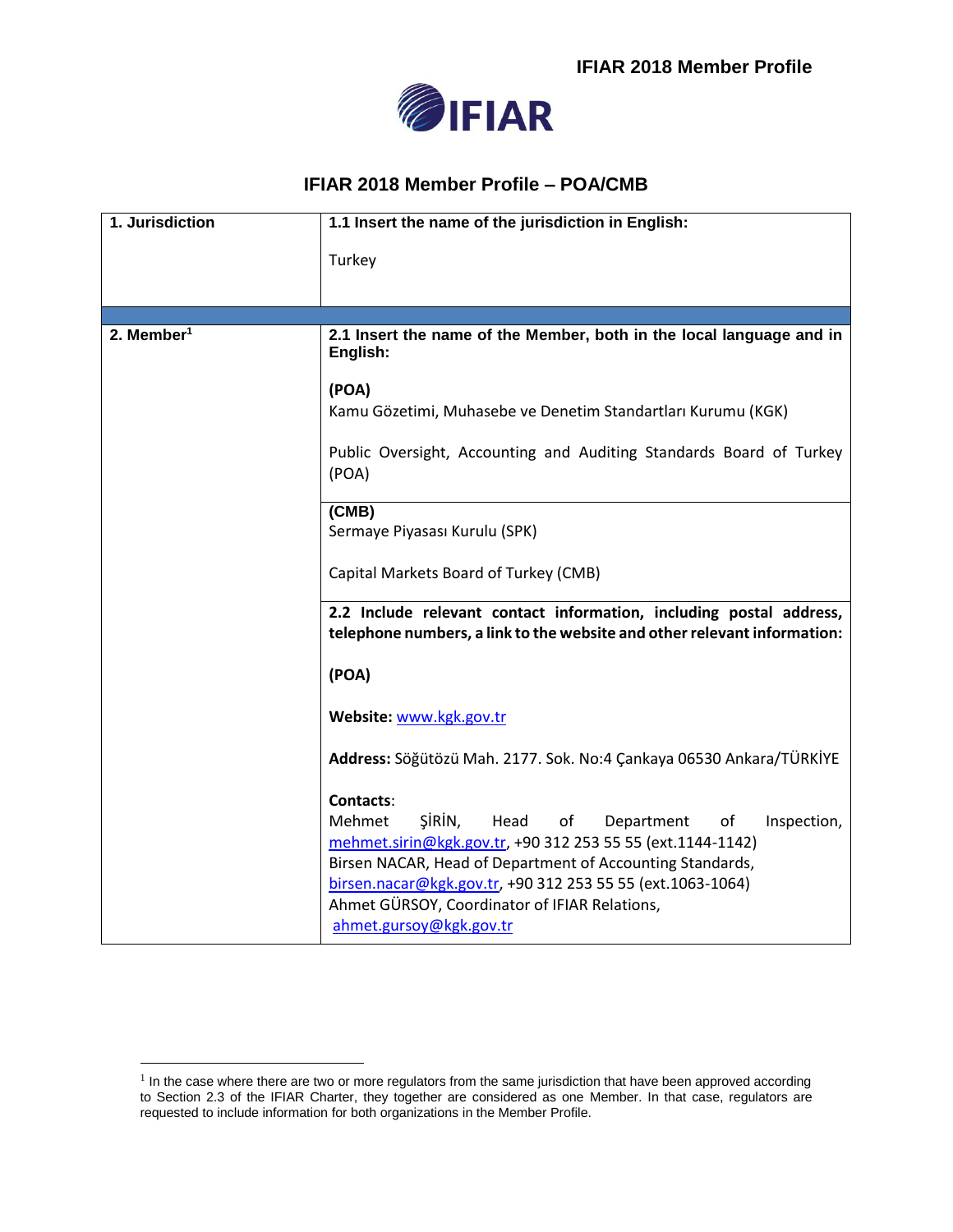

| (CMB)                                                                                                                                                                                                                                                                                                                                                                                                                     |
|---------------------------------------------------------------------------------------------------------------------------------------------------------------------------------------------------------------------------------------------------------------------------------------------------------------------------------------------------------------------------------------------------------------------------|
| Website: www.spk.gov.tr                                                                                                                                                                                                                                                                                                                                                                                                   |
| <b>Address:</b> Capital Markets Board of Turkey (CMB)<br>Sermaye Piyasasi Kurulu<br>Eskishehir Yolu 8. Km. No. 156<br>06530 Ankara<br>Turkey                                                                                                                                                                                                                                                                              |
| Main Office: +90 (312) 292 90 90<br>İstanbul Office: +90 (212) 334 55 00                                                                                                                                                                                                                                                                                                                                                  |
| Contacts: Yusuf KAYA, Executive Vice Chairman, yusuf.kaya@spk.gov.tr,<br>+90 312 292 5561<br>Uğur YAYLAÖNÜ, Head of Accounting Standards Department,<br>ugur.yaylaonu@spk.gov.tr,<br>+90 312 292 8538<br>Sibel Ulusoy TOKGÖZ, Deputy Head,<br>Sibel.ulusoy@spk.gov.tr,<br>+90 312 292 8543<br>Timur Altay KAYGISIZ, QA Reviewer, Coordinator of International<br>Relations, timur.kaygisiz@spk.gov.tr<br>+90 312 292 8915 |
| 2.3 Include the basis for establishment of the Member, as well as the<br>legislation<br>regulations which<br>provide<br>the<br><b>Member</b><br>or<br>the<br>authority/mandate with respect to audit regulation. Please describe<br>with an appropriate level of detail the mission and responsibilities of<br>the Member with respect to audit regulation:                                                               |
| (POA)                                                                                                                                                                                                                                                                                                                                                                                                                     |
| In order to ensure more effective auditing and public oversight system,<br>"Public Oversight, Accounting and Auditing Standards Authority" has been<br>established in accordance with "Public Oversight, Accounting and Auditing<br>Standards Authority's Organization and Responsibilities Decree Law"<br>numbered 660, issued on November 2, 2011.                                                                      |
| The POA is responsible for achieving an effective public oversight in Turkey.<br>The POA is also responsible for setting standards that ensure the<br>preparation and auditing of financial statements in compliance with<br>international standards. In order to establish a high quality and reliable<br>financial reporting and auditing environment, the POA has four main<br>functions which are:                    |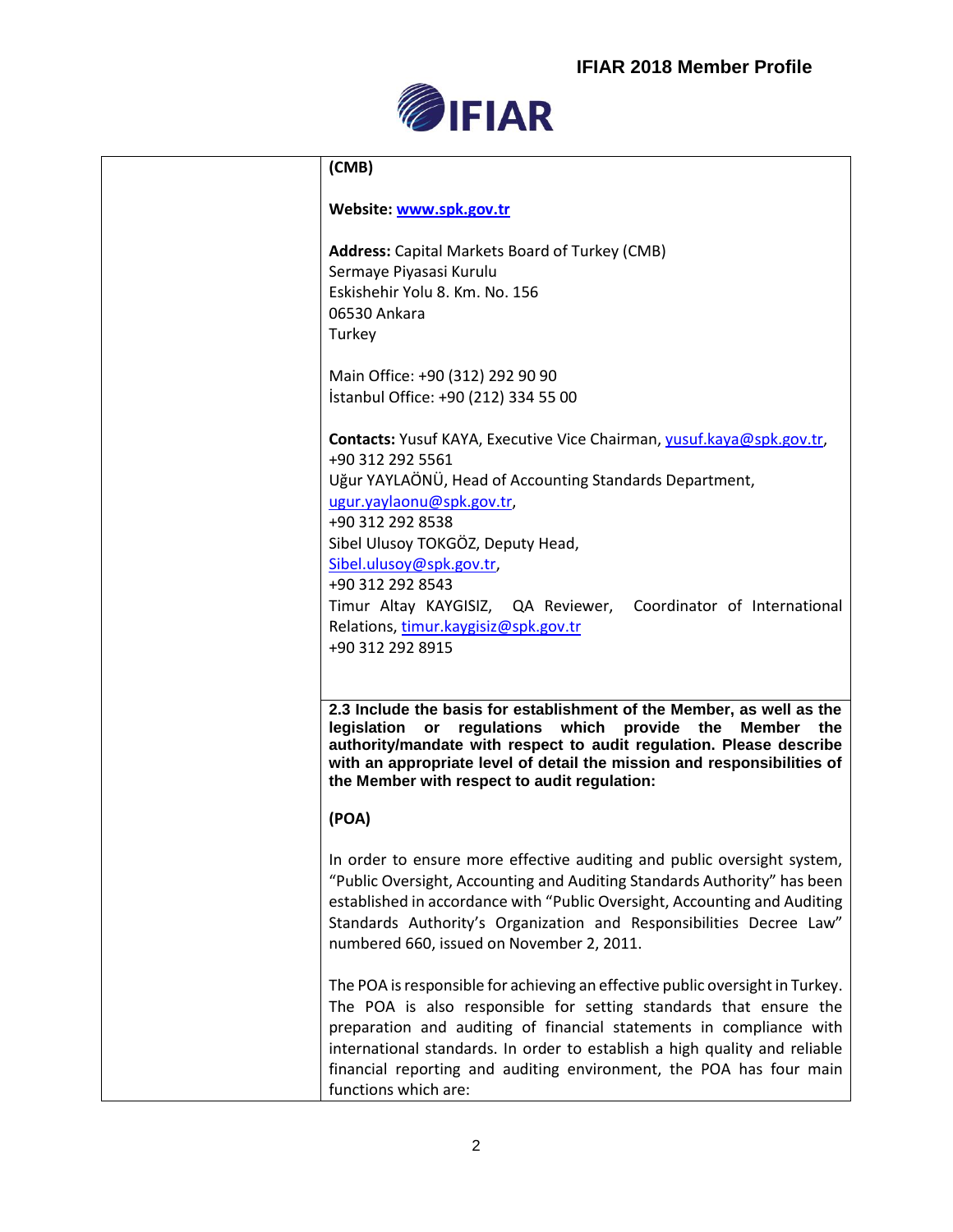

| setting accounting standards<br>٠                                               |
|---------------------------------------------------------------------------------|
| setting auditing standards                                                      |
| approving and registering auditors and audit firms                              |
| overseeing, inspecting and applying legal enforcement to auditors               |
| and audit firms                                                                 |
|                                                                                 |
| Other responsibilities of the Authority are listed below:                       |
| to determine the working principles and qualifications of<br>$\bullet$          |
| independent auditors and audit firms,                                           |
| to license independent auditors and audit firms under public                    |
| oversight system and monitor their activities within the frame of               |
| quality assurance, and to register and declare them in the                      |
| Authority's website,                                                            |
| to monitor and supervise the operations and auditing activities of<br>$\bullet$ |
| independent auditors and audit firms in order to ensure they are                |
| in compliance with the standards and regulations,                               |
| to cooperate with other countries' relevant bodies on the issues                |
| related to the Authority's responsibilities,                                    |
| to register and publicly announce foreign audit firms and auditors              |
| that are authorized to perform independent audit on the basis of                |
| reciprocity in Turkey,                                                          |
| to follow international developments and practices that are<br>$\bullet$        |
| related to its responsibilities, and to collaborate with international          |
| organizations that work in the field of accounting and auditing,                |
|                                                                                 |
|                                                                                 |
| (CMB)                                                                           |
| The Capital Markets Board of Turkey was established in 1981 as an               |
| independent governmental body to regulate capital markets of Turkey.            |
| Since 1981 the Board has the sole responsibility of regulating auditing         |
| profession in capital markets besides other regulatory issues in capital        |
| markets.                                                                        |
| New Capital Market Law No. 6362 was published in the Official Gazette           |
| number 28513 on December 30, 2012. According to this New Capital                |
| Markets Law, the Board's responsibility of regulating auditing profession       |
| in capital markets includes authorizing auditing firms, performing              |
| oversight and quality control reviews of auditing firms operating in capital    |
| markets.                                                                        |
| Legislation which provide the CMB the authority/mandate with respect            |
| to audit regulation is Capital Market Law No. 6362. The relevant article is     |
| as follows:                                                                     |
| ARTICLE $62 - (1)$ Additional conditions to be requested from independent       |
| audit firms authorized by the Public Oversight Accounting and Auditing          |
| Standards Authority (POA), that would carry out independent audit               |
| activities in accordance with this Law, shall be determined by the Board        |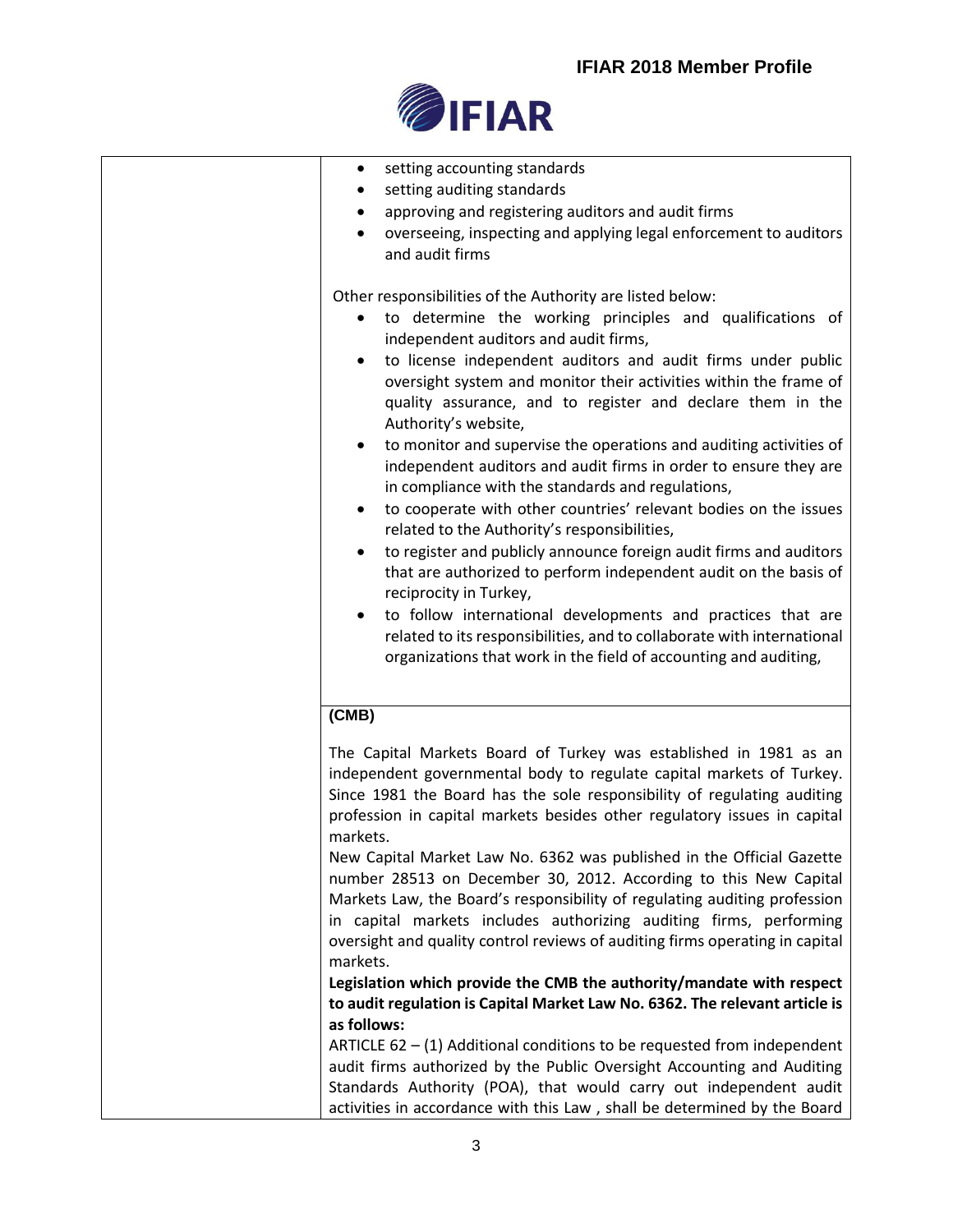

| <b>Governing Body</b><br>3.<br><b>Composition and</b><br>members | 3.1 Describe with an appropriate level of detail the current<br>composition of the Member's governing body, including the ratio<br>between Board members who are independent from the audit<br>profession and those who are not. The audit profession includes, for                                    |
|------------------------------------------------------------------|--------------------------------------------------------------------------------------------------------------------------------------------------------------------------------------------------------------------------------------------------------------------------------------------------------|
|                                                                  | Term of Chairman of CMB has expired by end of December 2017. New<br>chairman will be appointed in 2018.                                                                                                                                                                                                |
|                                                                  | (CMB)                                                                                                                                                                                                                                                                                                  |
|                                                                  | (POA)<br>Term of office of the five Board members, including chairman, have<br>expired in December 2017. New chairman has been appointed in January<br>2018, other members are expected to be appointed.                                                                                               |
|                                                                  | If yes, please describe these changes with an appropriate level of<br>detail:                                                                                                                                                                                                                          |
|                                                                  | or to the governing legislation since completing last year's Member<br>Profile?<br><b>⊠</b> Yes<br>$\square$ No                                                                                                                                                                                        |
|                                                                  | 2.4 Have there been any major changes to the Member's organization                                                                                                                                                                                                                                     |
|                                                                  | these firms and the disclosure of this information to the public shall be<br>determined by the Board                                                                                                                                                                                                   |
|                                                                  | Principles and procedures regarding authorization of these firms, licensing<br>of their managers and employees, registering information concerning                                                                                                                                                     |
|                                                                  | under this Law and, in order to ensure this, to provide for the<br>establishment of quality assurance systems and conformity to<br>international standards considering public interest.                                                                                                                |
|                                                                  | (2) The Board shall publish regulations and perform surveillance and<br>supervision for the purpose of securing reliable and independent conduct<br>of information systems auditing, rating and appraisal activities of firms                                                                          |
|                                                                  | legislation.<br>The Board shall notify the Public Oversight, Accounting and Audit<br>Standards Authority (POA) of the results of quality control studies and<br>inspections it has conducted.                                                                                                          |
|                                                                  | As a result of quality control inspections conducted by the Board on<br>independent audit activities performed under the scope of this Law by<br>independent audit firms taking place on the list, the Board is authorized to<br>delist those that are determined to act in violation of standards and |
|                                                                  | and the list of independent audit firms meeting these conditions shall be<br>disclosed to the public.                                                                                                                                                                                                  |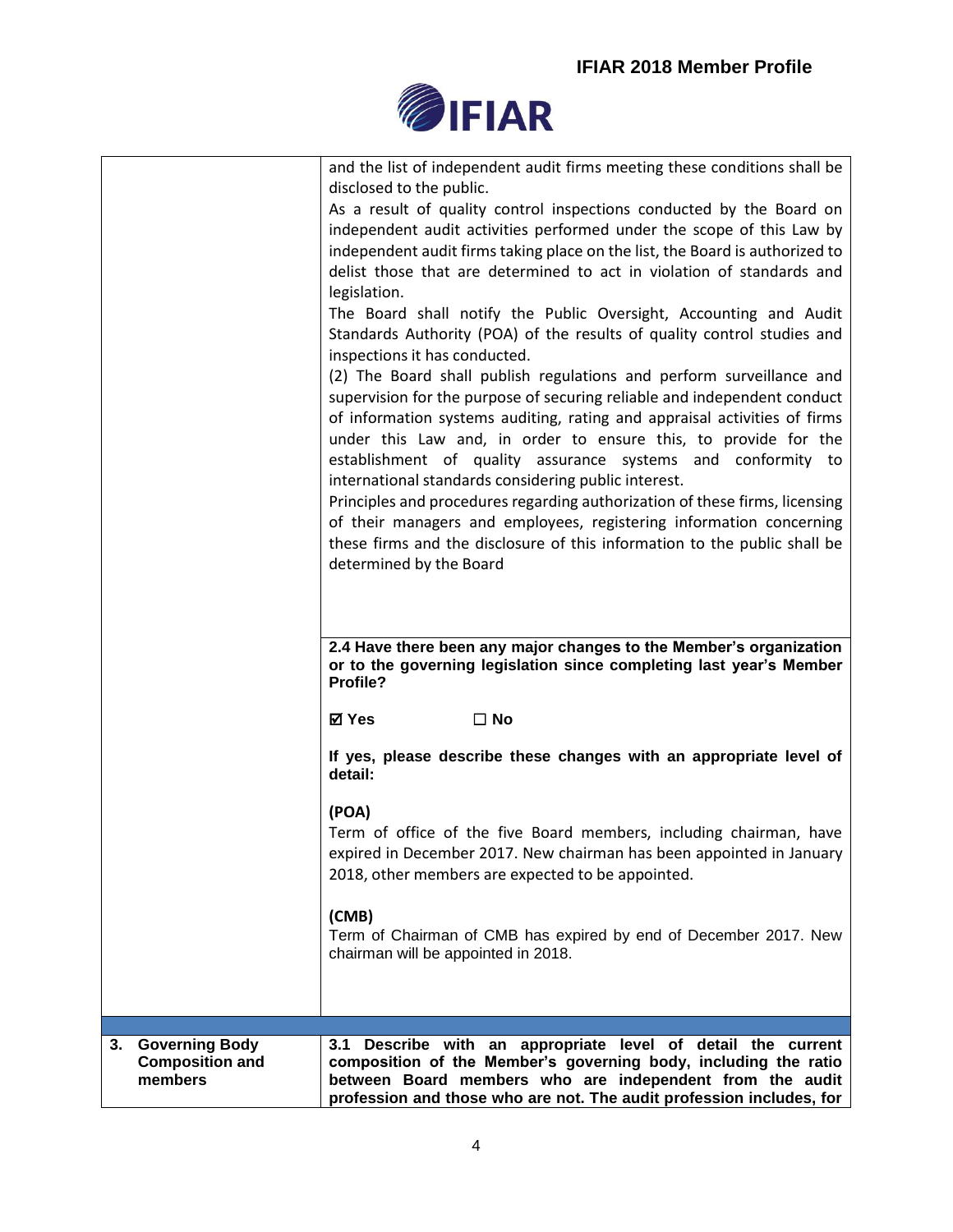

| example: audit firms, professional accountancy bodies and bodies or<br>entities associated with the audit profession <sup>2</sup>                                                                                                                                                                                                                                                                                                                                                                                                                                                             |                     |
|-----------------------------------------------------------------------------------------------------------------------------------------------------------------------------------------------------------------------------------------------------------------------------------------------------------------------------------------------------------------------------------------------------------------------------------------------------------------------------------------------------------------------------------------------------------------------------------------------|---------------------|
| (POA)                                                                                                                                                                                                                                                                                                                                                                                                                                                                                                                                                                                         |                     |
| Public Oversight, Accounting and Auditing Standards Board of Turkey                                                                                                                                                                                                                                                                                                                                                                                                                                                                                                                           |                     |
| Chairman                                                                                                                                                                                                                                                                                                                                                                                                                                                                                                                                                                                      | Riza CELEN          |
| <b>Acting Chairman</b>                                                                                                                                                                                                                                                                                                                                                                                                                                                                                                                                                                        | İsmail ERDEMİR      |
| <b>Board Member</b>                                                                                                                                                                                                                                                                                                                                                                                                                                                                                                                                                                           | Aziz DOĞAN          |
| <b>Board Member</b>                                                                                                                                                                                                                                                                                                                                                                                                                                                                                                                                                                           | Not Appointed       |
| <b>Board Member</b>                                                                                                                                                                                                                                                                                                                                                                                                                                                                                                                                                                           | Not Appointed       |
| <b>Board Member</b>                                                                                                                                                                                                                                                                                                                                                                                                                                                                                                                                                                           | Not Appointed       |
| <b>Board Member</b>                                                                                                                                                                                                                                                                                                                                                                                                                                                                                                                                                                           | Not Appointed       |
| The Management Board of the Authority is composed of nine members<br>and appointed by the Council of Ministers. Members are selected and<br>suggested by the following institutions: Ministry of Finance (two<br>members), Ministry of Customs and Trade (two<br>members),<br>Undersecretariat of Treasury, Capital Markets Board, Banking Regulation<br>and Supervision Agency, The Union of Chambers and Commodity<br>Exchanges, The Union of Certified Public Accountants and Sworn-in<br>Certified Public Accountants. All Board members are independent from the<br>auditing profession. |                     |
| (CMB)                                                                                                                                                                                                                                                                                                                                                                                                                                                                                                                                                                                         |                     |
| <b>Capital Markets Board of Turkey -CMB</b>                                                                                                                                                                                                                                                                                                                                                                                                                                                                                                                                                   |                     |
| Chairman                                                                                                                                                                                                                                                                                                                                                                                                                                                                                                                                                                                      | Not Appointed       |
| <b>Vice Chairman</b>                                                                                                                                                                                                                                                                                                                                                                                                                                                                                                                                                                          | Yavuz KOC           |
| <b>Deputy Chairman</b>                                                                                                                                                                                                                                                                                                                                                                                                                                                                                                                                                                        | Dr. Talat ULUSSEVER |
| <b>Board Member</b>                                                                                                                                                                                                                                                                                                                                                                                                                                                                                                                                                                           | Mutalip ÜNAL        |
| <b>Board Member</b>                                                                                                                                                                                                                                                                                                                                                                                                                                                                                                                                                                           | Mutlu AKIN          |
| <b>Board Member</b>                                                                                                                                                                                                                                                                                                                                                                                                                                                                                                                                                                           | Dr. Ünal ERYILMAZ   |
| <b>Board Member</b>                                                                                                                                                                                                                                                                                                                                                                                                                                                                                                                                                                           | Not Appointed       |
| Executive Vice Chairman(s)                                                                                                                                                                                                                                                                                                                                                                                                                                                                                                                                                                    |                     |

 $2$  For the purpose of this Member Profile, the audit profession does not include an individual who is a CPA, Chartered Accountant, or holder of another equivalent qualification, as long as this individual is not employed by or affiliated to a registered audit firm, nor employed by or affiliated to of a professional accountancy body, nor employed by or affiliated to bodies or entities associated with the audit profession.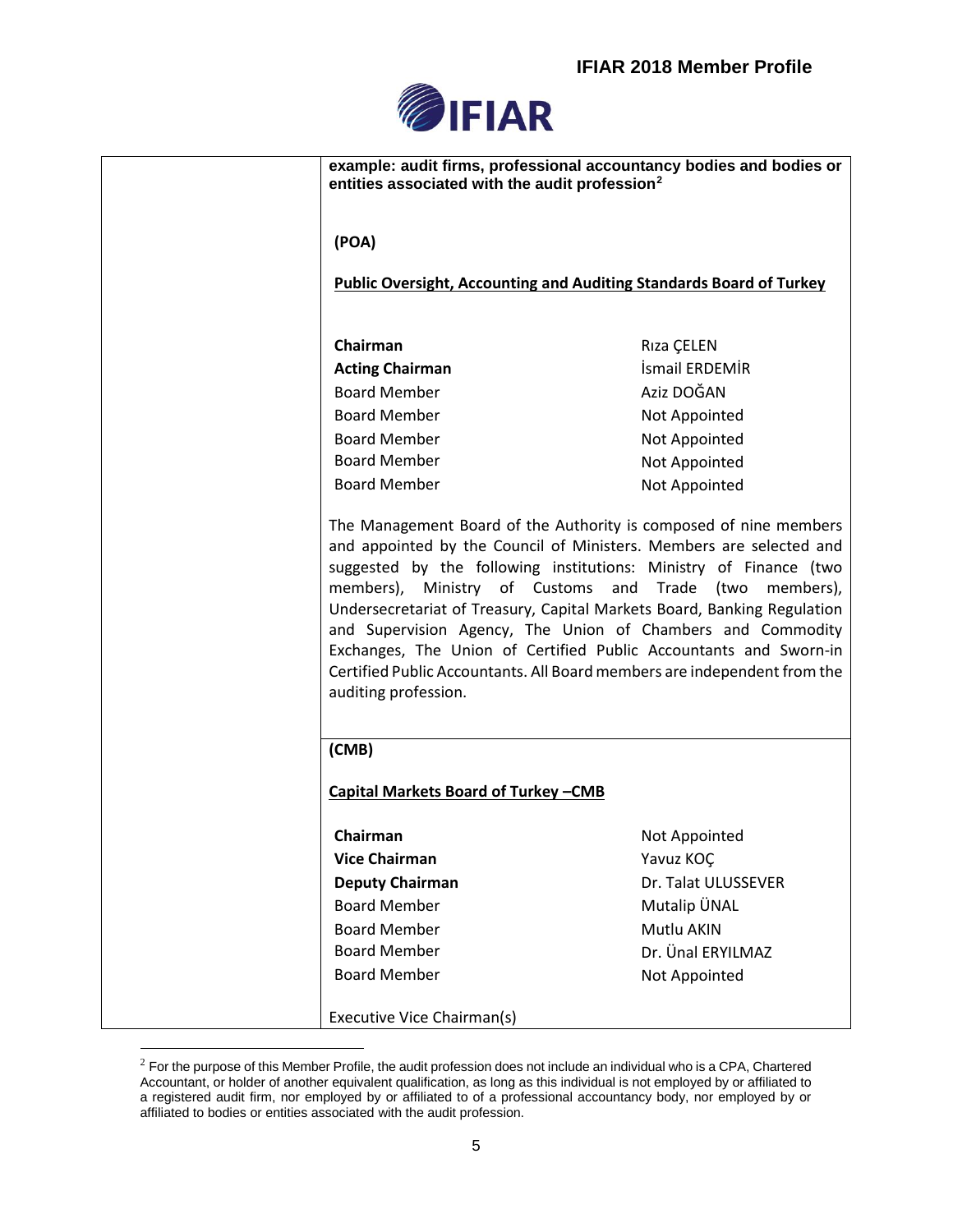

| Ibrahim Ömer GÖNÜL<br>Yusuf KAYA<br>Bora ORUÇ<br>Emre ÖNYURT                                                                                                                                                                                                                                                                                                                                                                                                                                                                                                                                                                                                                                                                                                                                                                  |
|-------------------------------------------------------------------------------------------------------------------------------------------------------------------------------------------------------------------------------------------------------------------------------------------------------------------------------------------------------------------------------------------------------------------------------------------------------------------------------------------------------------------------------------------------------------------------------------------------------------------------------------------------------------------------------------------------------------------------------------------------------------------------------------------------------------------------------|
| According to CML, The Board shall be composed of seven members who<br>shall be appointed by resolution of the Council of Ministers. Under the Law<br>at least one board member should be graduated from the faculty of law,<br>at least one should have gained at least ten year experience in private<br>sector capital market institutions and at least one should have worked for<br>at least ten years at the CMB.<br>Currently all of the board members of CMB are independent from the audit<br>profession.                                                                                                                                                                                                                                                                                                             |
| 3.2 What are the eligibility criteria / requirements and composition<br>requirements for the members of the governing body?                                                                                                                                                                                                                                                                                                                                                                                                                                                                                                                                                                                                                                                                                                   |
| (POA)                                                                                                                                                                                                                                                                                                                                                                                                                                                                                                                                                                                                                                                                                                                                                                                                                         |
| Individuals to be appointed as board members must have been graduated<br>from faculties of law, political sciences, economics,<br>business<br>administration, economic and administrative sciences and commercial<br>sciences of higher education institutions providing at least 4 years<br>undergraduate education or foreign higher education institutions<br>equivalence with them is recognized by the Council of Higher Education or<br>having a graduate degree in these branches and at least 10 years of<br>experience in one of the fields of accounting, finance, tax, auditing and law.<br>Those to be appointed as the Board members from academic staff must<br>have worked as an academician at least for 10 years in fields of economics,<br>business administration, finance and accounting.                 |
| (CMB)                                                                                                                                                                                                                                                                                                                                                                                                                                                                                                                                                                                                                                                                                                                                                                                                                         |
| According to the Capital Market Law (CML), the Board Members and the<br>Board Chairman should bear certain qualifications and have enough<br>experience in the fields of financial markets, economics, public finance,<br>business management, capital markets, banking, or finance or in the<br>branches of law related to the foregoing or among persons who have<br>worked as academic members in the above mentioned academic branches<br>for at least ten years. Besides, unless permitted by a special law, neither<br>any member of the Board nor the Board Chairman may accept<br>employment in another public or private entity, be involved in commercial<br>business, perform his/her profession independently, or assume a role in<br>any examination or similar tasks or acquire an interest in any undertaking. |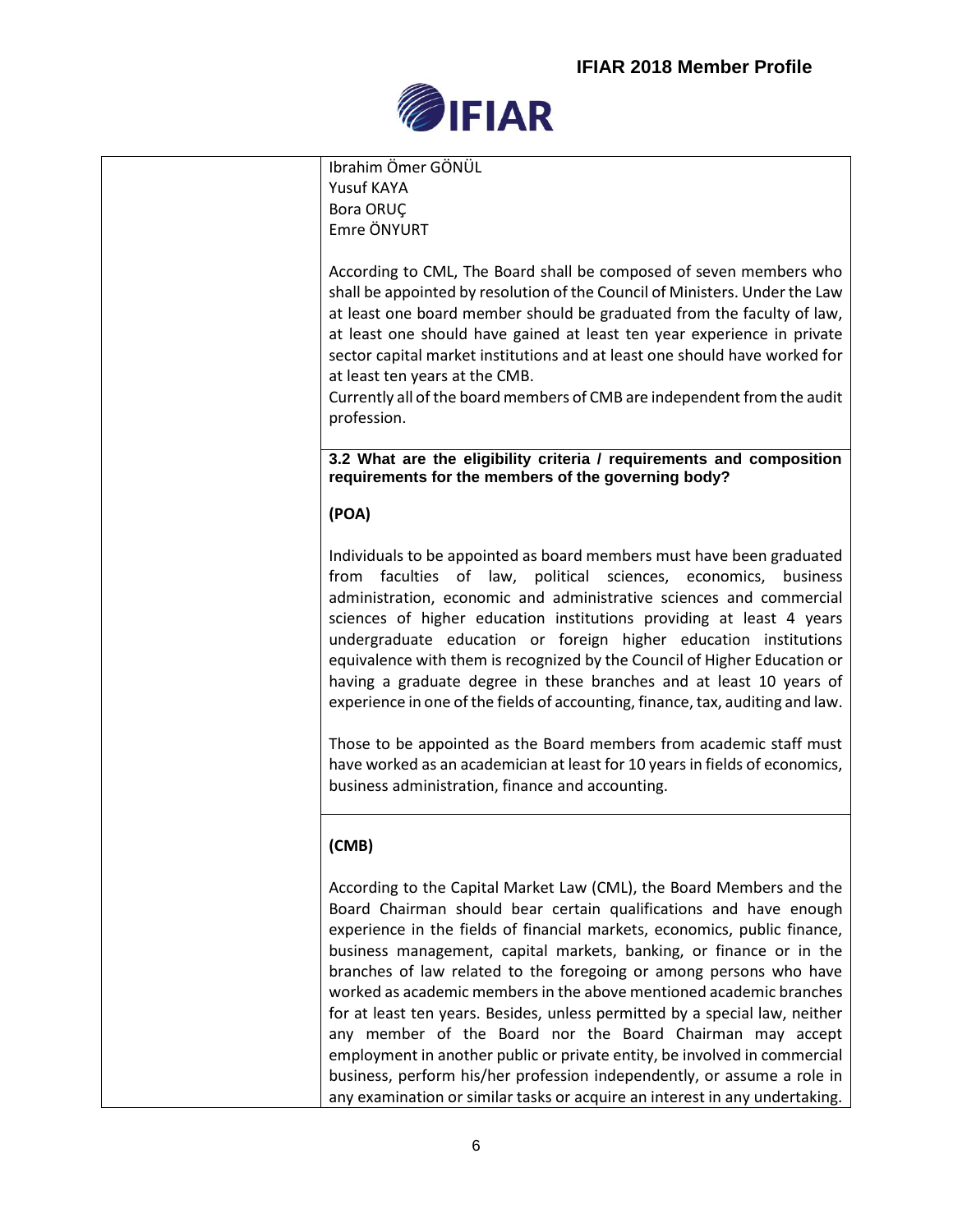

| According to CML, The Board shall be composed of seven members who<br>shall be appointed by resolution of the Council of Ministers. Under the Law<br>at least one board member should be graduated from the faculty of law,<br>at least one should have gained the ten year experience in private sector<br>capital market institutions and at least one should have worked for at least<br>ten years at the CMB. There is cooling-off period of 2 years for the Board<br>Members and the Chair. There is also a cooling period of 2 years for the<br>CMB employees for the institutions in which they previously engaged in<br>inspections within the last two years.<br>3.3. Is each member of the governing body independent from the audit |
|------------------------------------------------------------------------------------------------------------------------------------------------------------------------------------------------------------------------------------------------------------------------------------------------------------------------------------------------------------------------------------------------------------------------------------------------------------------------------------------------------------------------------------------------------------------------------------------------------------------------------------------------------------------------------------------------------------------------------------------------|
| profession? The audit profession includes, for example: audit firms,<br>professional accountancy bodies and bodies or entities associated<br>with the audit profession. <sup>3</sup>                                                                                                                                                                                                                                                                                                                                                                                                                                                                                                                                                           |
| <b>⊠</b> Yes<br>$\square$ No                                                                                                                                                                                                                                                                                                                                                                                                                                                                                                                                                                                                                                                                                                                   |
| 3.4 If the answer to question 3.3 is "No", is the majority of the members<br>of the governing body non-practitioner?                                                                                                                                                                                                                                                                                                                                                                                                                                                                                                                                                                                                                           |
| $\square$ Yes<br>$\Box$ No                                                                                                                                                                                                                                                                                                                                                                                                                                                                                                                                                                                                                                                                                                                     |
| 3.5 If the answer to question 3.3 is "No", which safeguards are in place<br>to provide for the Member's overall independence from the audit<br>profession?                                                                                                                                                                                                                                                                                                                                                                                                                                                                                                                                                                                     |
| 3.6 Is there a restriction or recusal process that is applicable to<br>members of the governing body of the Member who are current or<br>former auditors/practitioners?                                                                                                                                                                                                                                                                                                                                                                                                                                                                                                                                                                        |
| <b>⊠</b> Yes<br>$\square$ No                                                                                                                                                                                                                                                                                                                                                                                                                                                                                                                                                                                                                                                                                                                   |
| Does this include a "cooling-off" period for former auditors?                                                                                                                                                                                                                                                                                                                                                                                                                                                                                                                                                                                                                                                                                  |
| <b>⊠</b> Yes<br>$\square$ No                                                                                                                                                                                                                                                                                                                                                                                                                                                                                                                                                                                                                                                                                                                   |
| If yes to either of the above, please describe:                                                                                                                                                                                                                                                                                                                                                                                                                                                                                                                                                                                                                                                                                                |
| (POA)                                                                                                                                                                                                                                                                                                                                                                                                                                                                                                                                                                                                                                                                                                                                          |
| Individuals to be appointed as a member must have not engaged in a<br>statutory audit activity, not acted as a directorate board member in a<br>statutory audit firm or have not been employed by a statutory audit firm                                                                                                                                                                                                                                                                                                                                                                                                                                                                                                                       |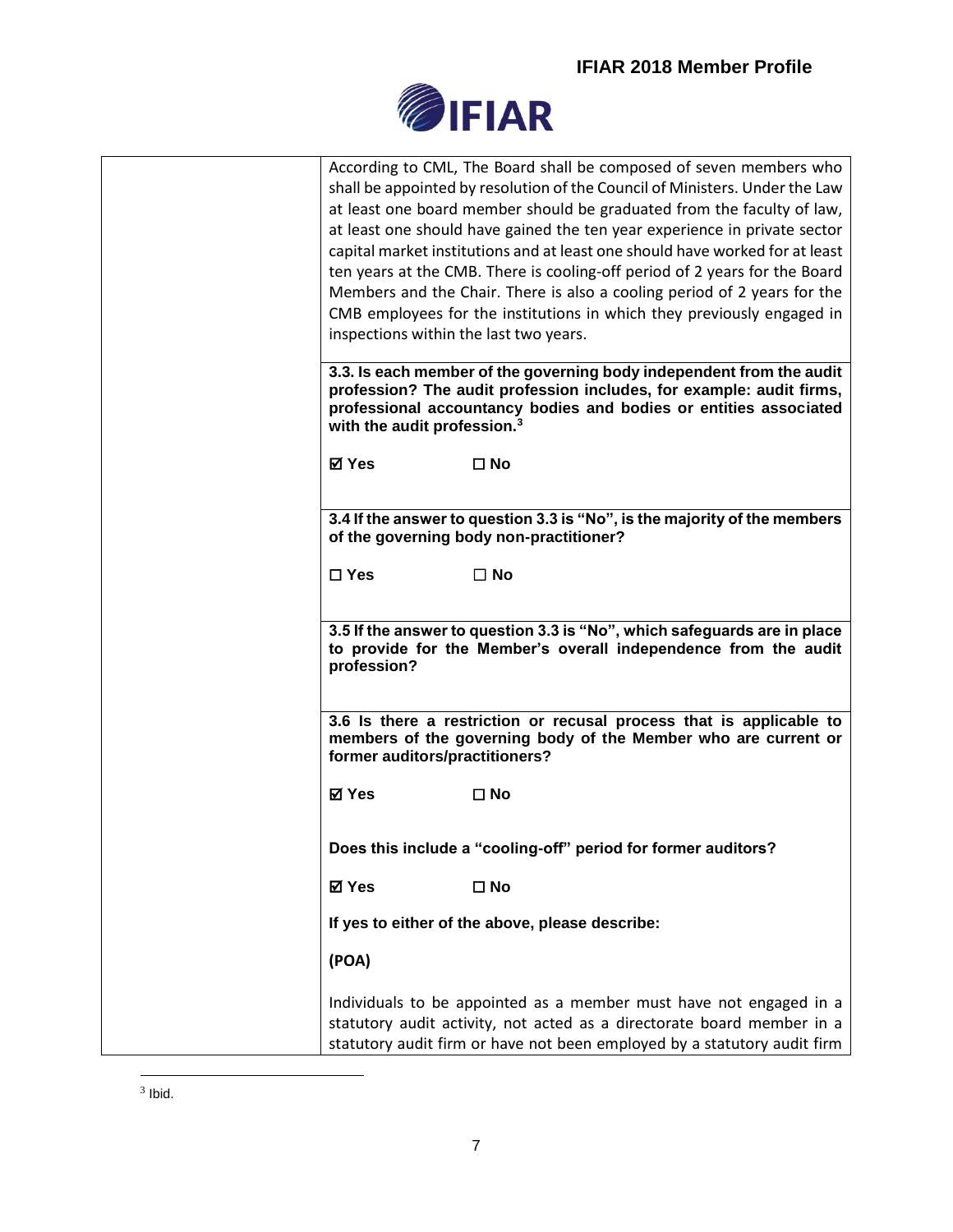

|                                   | or have not entered in a partnership relation with a statutory audit firm<br>directly or indirectly in the last 3 years.                                                                                                                                                                                                                                                                |
|-----------------------------------|-----------------------------------------------------------------------------------------------------------------------------------------------------------------------------------------------------------------------------------------------------------------------------------------------------------------------------------------------------------------------------------------|
|                                   | (CMB)                                                                                                                                                                                                                                                                                                                                                                                   |
|                                   | There is no restriction, recusal process and cooling off period for former<br>auditors. However, there is also a cooling off period of 2 years for the CMB<br>employees for the institutions in which they previously engaged in<br>inspections within the last two years.                                                                                                              |
|                                   | 3.7 Other than the governing body, are members of the profession<br>involved in the Member's organization (e.g., in a management or<br>inspection function)?                                                                                                                                                                                                                            |
|                                   | $\square$ Yes<br>⊠ No                                                                                                                                                                                                                                                                                                                                                                   |
|                                   | If yes, please describe their role with an appropriate level of detail:                                                                                                                                                                                                                                                                                                                 |
|                                   |                                                                                                                                                                                                                                                                                                                                                                                         |
| <b>Funding Arrangements</b><br>4. | 4.1 Describe the main funding arrangements of the Member, including<br>the setting and approval of the budget and the fees, if any:                                                                                                                                                                                                                                                     |
|                                   | (POA)                                                                                                                                                                                                                                                                                                                                                                                   |
|                                   | Funding of the POA is independent from the accounting profession.<br>Incomes of the Authority are composed of Treasury grants, copyrights of<br>the accounting and auditing standards and other incomes.                                                                                                                                                                                |
|                                   | Annual activity report, financial statements and the budget of the<br>Authority are submitted to the Turkish Grand National Assembly.                                                                                                                                                                                                                                                   |
|                                   | It is essential that incomes would cover expenses of the Authority. Budget<br>of the Authority is prepared and agreed in accordance with the procedures<br>and principles established in the Public Finance Management and Control<br>Law Date 10/12/2003 and No. 5018. However, some treasury grants may<br>be given to the Authority from the general budget.                         |
|                                   | (CMB)                                                                                                                                                                                                                                                                                                                                                                                   |
|                                   | According to CML, in principle, the revenues of the Board shall meet its<br>expenditures. Thus CMB can be considered to be self-financing institution.<br>In case when the revenues of the Board do not meet its expenditures, the<br>deficit shall be met from Treasury grants to be made from the general<br>budget. However, this has never occurred since the establishment of CMB. |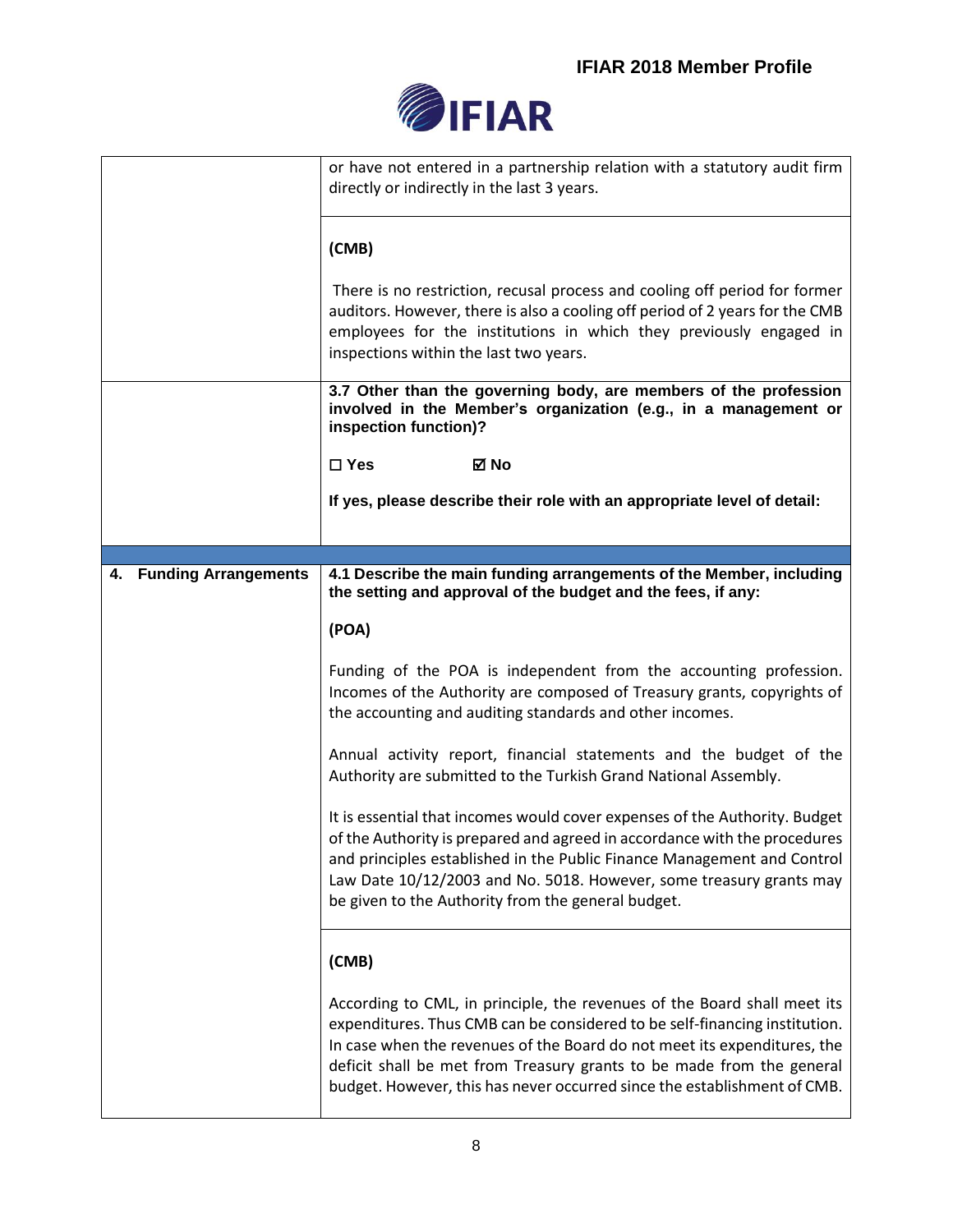

|                      | 0.3% of the volume of the securities registered with the CMB is paid by the<br>issuers as a fee, which constitutes the main financial source of the budget<br>of the CMB. At the last working day of three-month periods; a fee<br>corresponding to five per hundred thousand of the net asset values of<br>investment funds and investment companies with variable capital shall be<br>deposited to the Board account in the following ten business days.<br>In addition maximum 10% of the whole revenues, except the interest<br>revenues, of the exchanges and other organized markets, central clearing<br>institutions, central securities depositories and the CRA which are<br>regulated and supervised by the Board, may be recorded as revenue to the<br>Board budget by the Board. |
|----------------------|-----------------------------------------------------------------------------------------------------------------------------------------------------------------------------------------------------------------------------------------------------------------------------------------------------------------------------------------------------------------------------------------------------------------------------------------------------------------------------------------------------------------------------------------------------------------------------------------------------------------------------------------------------------------------------------------------------------------------------------------------------------------------------------------------|
|                      | 4.2 Is the funding free from undue influence by the profession?                                                                                                                                                                                                                                                                                                                                                                                                                                                                                                                                                                                                                                                                                                                               |
|                      | <b>⊠</b> Yes<br>$\square$ No                                                                                                                                                                                                                                                                                                                                                                                                                                                                                                                                                                                                                                                                                                                                                                  |
|                      | Please describe with an appropriate level of detail the safeguards in<br>place to prevent undue influence by the profession:                                                                                                                                                                                                                                                                                                                                                                                                                                                                                                                                                                                                                                                                  |
|                      | (POA)<br>As stated above, funding of the POA is independent from the profession.<br>Licensing, approval and registration fees paid by the auditors/audit firms<br>are transferred to treasury. Hence, those fees are not included in the POA's<br>budget.                                                                                                                                                                                                                                                                                                                                                                                                                                                                                                                                     |
|                      | (CMB)<br>Funding of the CMB is independent from profession. 0.3% of the volume<br>of the securities registered with the CMB is paid by the issuers as a fee,<br>which constitutes the main financial source of the budget of the CMB.<br>There is no funding scheme related to the profession.                                                                                                                                                                                                                                                                                                                                                                                                                                                                                                |
|                      |                                                                                                                                                                                                                                                                                                                                                                                                                                                                                                                                                                                                                                                                                                                                                                                               |
| 5. Inspection System | 5.1 Does the Member have the responsibility for recurring inspections<br>of audit firms undertaking audits of public interest entities (PIEs)?                                                                                                                                                                                                                                                                                                                                                                                                                                                                                                                                                                                                                                                |
|                      | ⊠ Yes<br>$\square$ No                                                                                                                                                                                                                                                                                                                                                                                                                                                                                                                                                                                                                                                                                                                                                                         |
|                      | 5.2 Is this responsibility undertaken directly or through oversight of<br>inspection conducted by another organization?                                                                                                                                                                                                                                                                                                                                                                                                                                                                                                                                                                                                                                                                       |
|                      | <b>⊠</b> Directly<br>□ Through Oversight                                                                                                                                                                                                                                                                                                                                                                                                                                                                                                                                                                                                                                                                                                                                                      |
|                      | If through oversight of another organization, please describe with an<br>appropriate level of detail the other organization, its relation to the<br>Member, its role, and the arrangements for oversight:                                                                                                                                                                                                                                                                                                                                                                                                                                                                                                                                                                                     |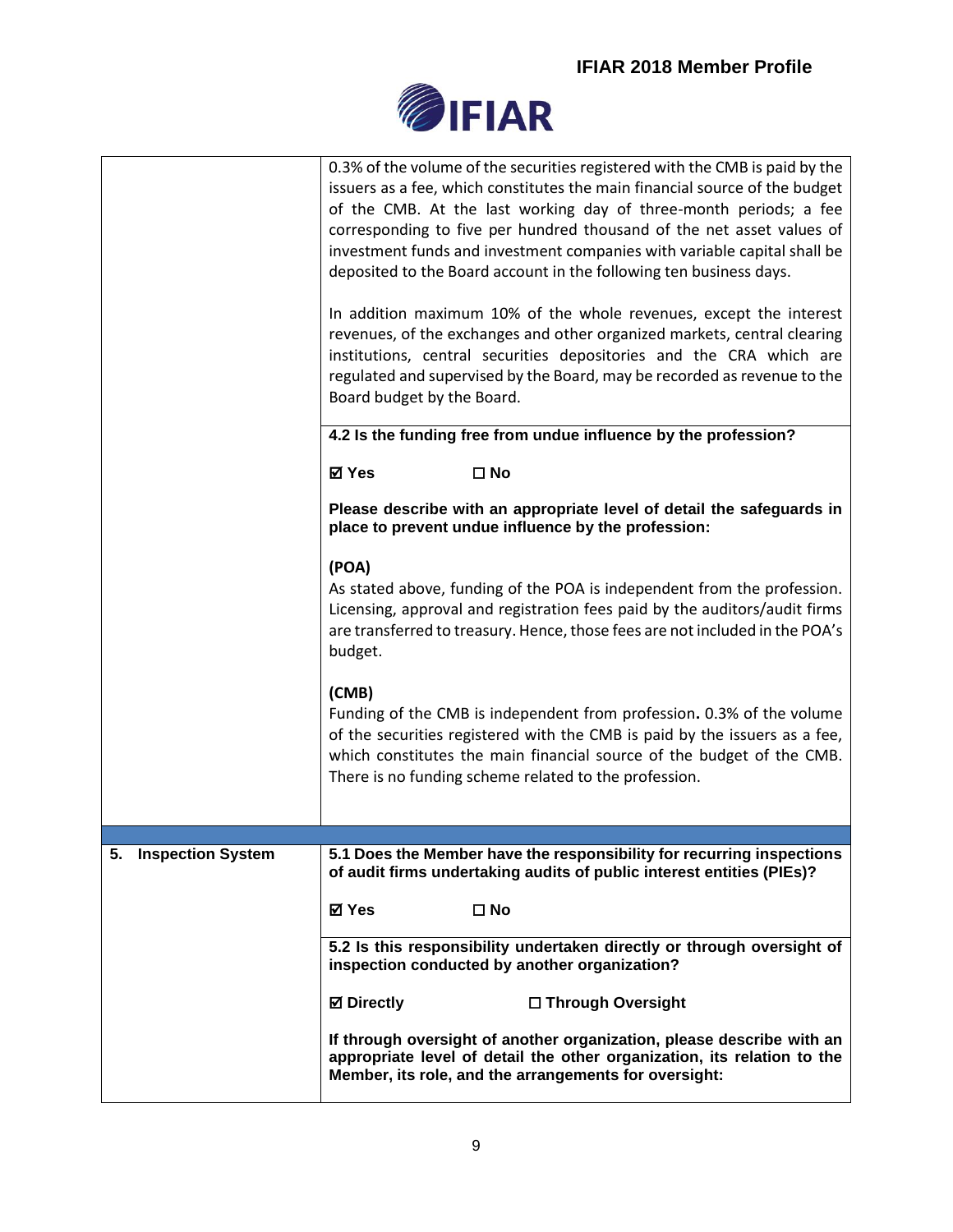

**5.3 Please describe with an appropriate level of detail the requirements and practices regarding the frequency of inspections:**

## **(POA)**

The Authority reserves the right of performing or causing others to perform an inspection in case of a warning, complaint, notification and other cases considered necessary in addition to the planned inspections.

The Authority carries out the inspections with its own staff/experts. If any assistance needed for specific inspection areas, relevant inspection units of the Ministry of Customs and Trade, Ministry of Finance, Undersecretariat of Treasury, Banking Regulation and Supervision Agency, Capital Markets Board and Energy Market Regulatory Authority shall give assistance to the Authority related to that inspection area.

Inspection activities are carried out in scope of annual inspection plan approved by the Board in every year by receiving opinion of relevant authorities.

Inspections are carried out at least in every 3 years for audit firms which audit public interest entities and in every 6 years for the others.

Results of inspections performed shall be announced to public opinion with a report in every year.

## **(CMB)**

The quality control reviews and oversight is done solely by CMB considering capital markets.

According to CML, professional staff (CMB staff) shall be authorized for the application of the provisions of this Law and other laws concerning the capital market and the supervision of all kinds of capital market activities and transactions. This authority shall be exercised by the professional staff assigned by the Chairman of the Board. The staff assigned with supervision is authorized to request from the related real persons and legal entities information and documents they may deem as relevant to the provisions of this Law and other relevant legislation related to capital markets; to examine all the books and documents including the records kept for tax purposes, and all records including that kept electronically and miscellaneous means that contain information, and information systems; to request access to these systems and obtain the copies; to audit their accounts and transactions; to acquire written and verbal information from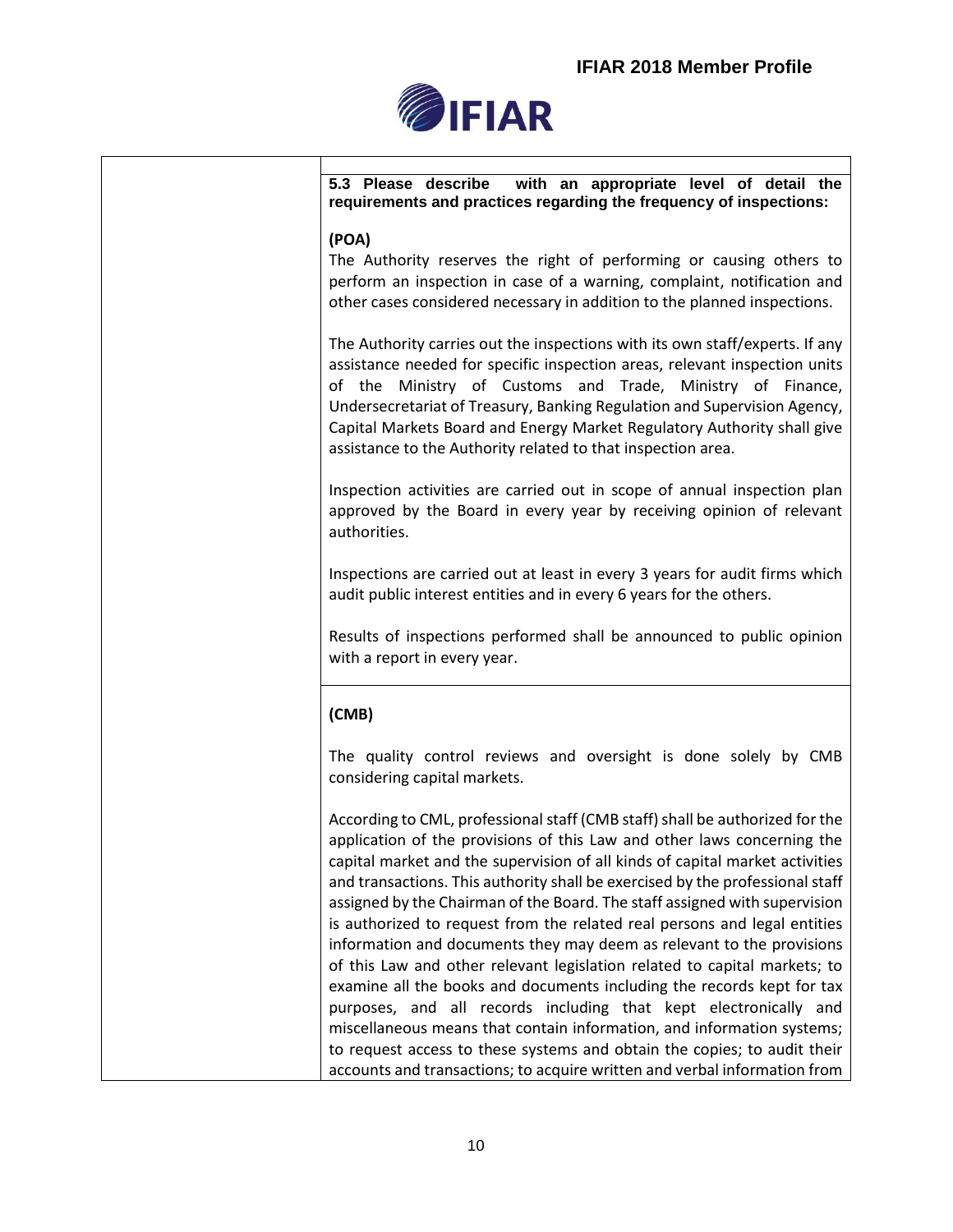

|                        | the relevant persons; to draw up the necessary minutes.                                                                                                                                                                                                                                                                                                                                                                                                   |                                                 |                           |
|------------------------|-----------------------------------------------------------------------------------------------------------------------------------------------------------------------------------------------------------------------------------------------------------------------------------------------------------------------------------------------------------------------------------------------------------------------------------------------------------|-------------------------------------------------|---------------------------|
|                        | CMBs practice regarding the frequency of inspection is shown below.                                                                                                                                                                                                                                                                                                                                                                                       |                                                 |                           |
|                        | <b>Practices</b>                                                                                                                                                                                                                                                                                                                                                                                                                                          | of<br>Frequency<br>Inspections                  | Quality<br><b>Control</b> |
|                        | <b>GPPC Firms</b>                                                                                                                                                                                                                                                                                                                                                                                                                                         | Subject to review at least every<br>three years |                           |
|                        | Audit Firms with a significant<br>number of audits                                                                                                                                                                                                                                                                                                                                                                                                        | Subject to review at least every three<br>years |                           |
|                        | Other audit firms with clients<br>under scope of CML.                                                                                                                                                                                                                                                                                                                                                                                                     | Subject to review at least every six<br>years   |                           |
|                        | Besides CMB carries out non-routine inspections/investigations by the<br>notifications of CMBs corporate finance department and other related<br>departments.                                                                                                                                                                                                                                                                                             |                                                 |                           |
| 6. Audit and Financial | 6.1 Provide the number of audit firms subject to inspections. Include an                                                                                                                                                                                                                                                                                                                                                                                  |                                                 |                           |
| <b>Market</b>          | indication of the number of public interest audits (PIEs) and other audits<br>that fall under the Member's oversight or mandate.<br>(POA)                                                                                                                                                                                                                                                                                                                 |                                                 |                           |
|                        | <b>Number of Audit Firms Subject to Inspections</b><br>249 audit firms are subject to inspections carried out by the POA. 123 of<br>those firms have been approved to conduct the audits of public interest<br>entities and 126 of them have been approved to conduct the audits of non-<br>public interest entities.<br><b>Number of Audits</b><br>1859 PIE audits and 4738 other than PIE audits fall under the POA's<br>mandate (6597 audits in total) |                                                 |                           |
|                        | (CMB)                                                                                                                                                                                                                                                                                                                                                                                                                                                     |                                                 |                           |
|                        | <b>Number of Audit Firms Subject to Inspections</b><br>101 audit firms are authorized by CMB and all of them are subject to<br>quality control reviews.<br><b>Number of Audits</b><br>481 public companies (399 listed and 82 non listed) fall under CMBs<br>mandate.<br>Additionally, 1102 capital market institutions fall under CMBs mandate.<br>Details are as follows:                                                                               |                                                 |                           |
|                        | Number of companies under the scope of capital markets law (CMB)                                                                                                                                                                                                                                                                                                                                                                                          |                                                 |                           |
|                        | <b>BIST companies (Stock Exchange Companies)</b>                                                                                                                                                                                                                                                                                                                                                                                                          |                                                 | 399                       |
|                        | Non-listed Registered Companies                                                                                                                                                                                                                                                                                                                                                                                                                           |                                                 | 82                        |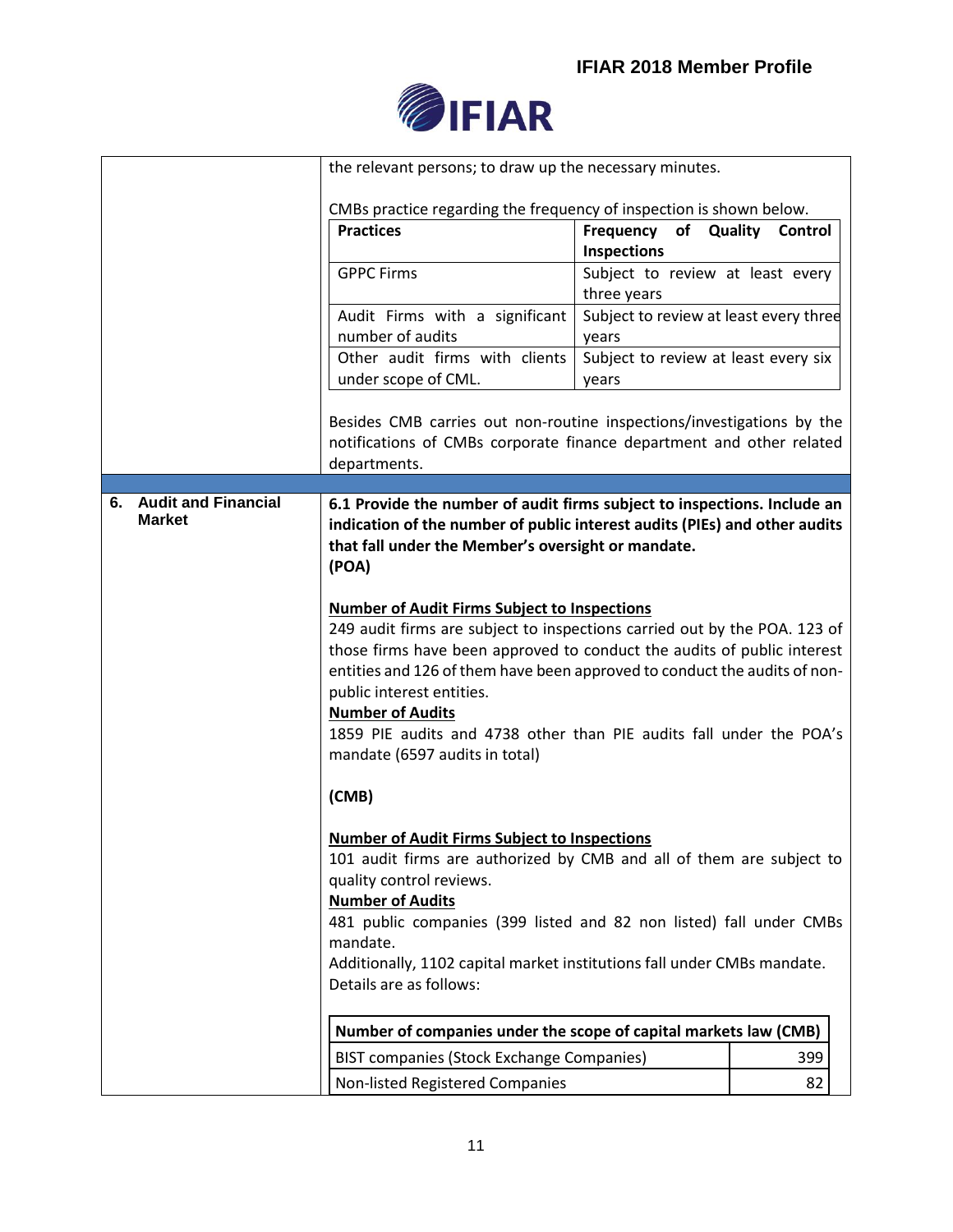

|                                                                                                           | Total (Number of companies registered with the<br>Board/public companies subject to independent audit<br>under scope of capital markets law):<br>Number of Funds<br><b>Number of Pension Funds</b><br>Number of Real Estate Investment Trusts (REITs)                                                                                                                                                                                                                                                                                                                      | 481<br>456<br>299<br>31 |
|-----------------------------------------------------------------------------------------------------------|----------------------------------------------------------------------------------------------------------------------------------------------------------------------------------------------------------------------------------------------------------------------------------------------------------------------------------------------------------------------------------------------------------------------------------------------------------------------------------------------------------------------------------------------------------------------------|-------------------------|
|                                                                                                           | Intermediaries                                                                                                                                                                                                                                                                                                                                                                                                                                                                                                                                                             | 125                     |
|                                                                                                           | <b>Portfolio Management Companies</b>                                                                                                                                                                                                                                                                                                                                                                                                                                                                                                                                      | 49                      |
|                                                                                                           | <b>Rating Firms</b>                                                                                                                                                                                                                                                                                                                                                                                                                                                                                                                                                        | 7                       |
|                                                                                                           | Real Estate Appraisal Firms                                                                                                                                                                                                                                                                                                                                                                                                                                                                                                                                                | 135                     |
|                                                                                                           | <b>TOTAL</b>                                                                                                                                                                                                                                                                                                                                                                                                                                                                                                                                                               | 1102                    |
|                                                                                                           | 6.2 What are the sizes and market shares of each of the largest audit<br>firms in the Member's jurisdiction?<br>The sizes and market shares of the largest audit firms regarding the<br>number of PIE and non-PIE audits and total revenue are as follows:<br><b>Number of audits</b><br>PriceWaterhouseCoopers<br>$(11.30\%)$<br>$\bullet$<br>Deloitte<br>(9.20 %)<br>Ernst & Young<br>(8.90%<br><b>KPMG</b><br>(8.80%<br><b>Total Revenue</b><br>PricewaterhouseCoopers<br>$(23.20\%)$<br>٠<br>Deloitte<br>(13%)<br>Ernst & Young<br>(13%)<br><b>KPMG</b><br>$(12.90\%)$ |                         |
| <b>Main Other</b><br>7.<br><b>Responsibilities of the</b><br>Member within the area<br>of Audit Oversight | 7.1 Please indicate whether the Member has responsibility for tasks<br>other than Inspections within the area of Audit Oversight:<br>(POA)<br><b>Ø Registration/Licensing</b><br>☑ Audit and/or Ethics Standard Setting<br>☑ Permanent Education of Auditors<br><b>☑ Enforcement</b><br>☑ Other: Accounting Standard Setting<br>(CMB)                                                                                                                                                                                                                                      |                         |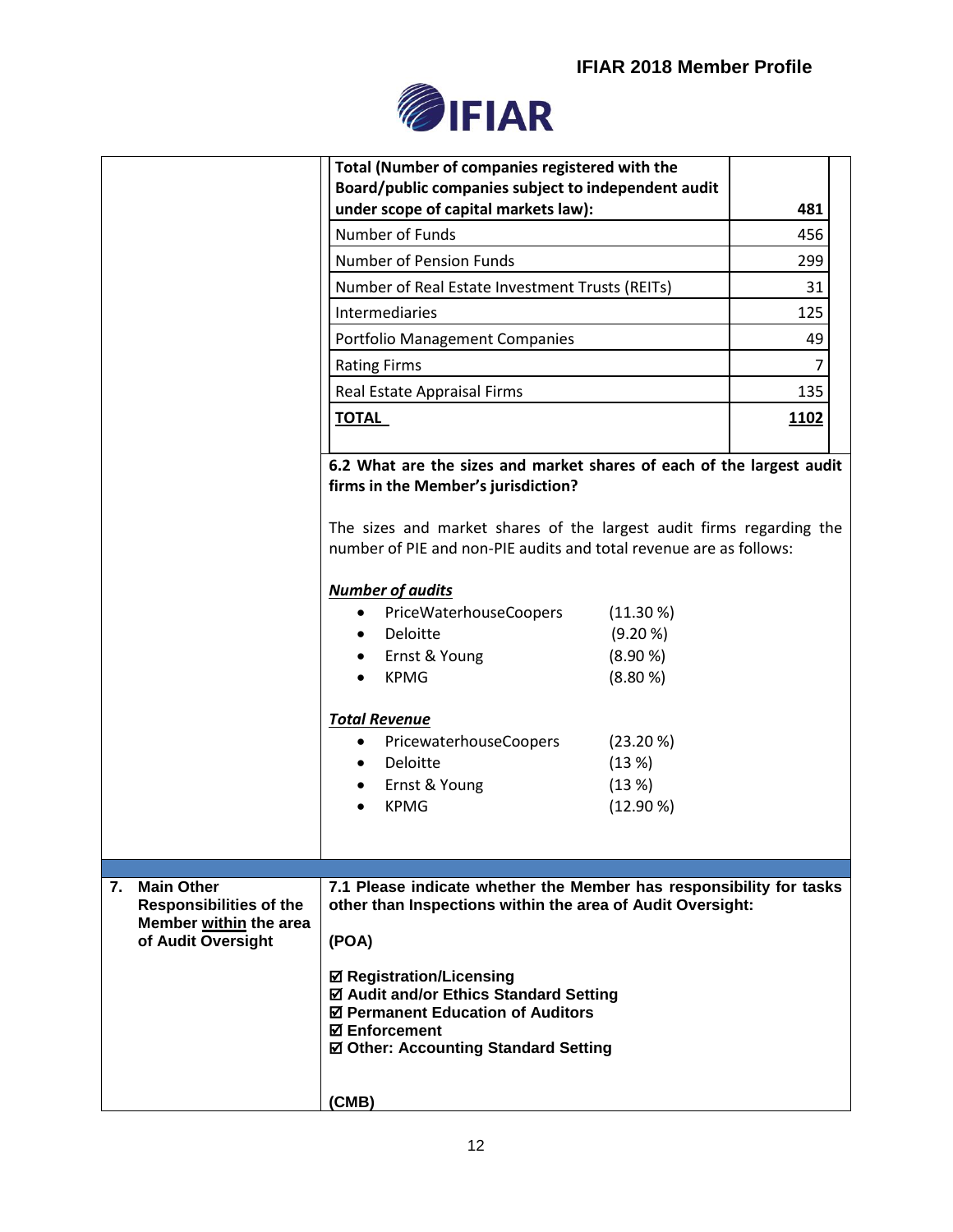

| <b>Ø Registration/Licensing</b><br>$\Box$ Audit and/or Ethics Standard Setting<br>$\Box$ Permanent Education of Auditors<br><b>Ø</b> Enforcement<br>$\Box$ Other:                                                                                                                                                                                                                                                                                   |
|-----------------------------------------------------------------------------------------------------------------------------------------------------------------------------------------------------------------------------------------------------------------------------------------------------------------------------------------------------------------------------------------------------------------------------------------------------|
| 7.2 If the Member has the responsibility for Registration/Licensing,<br>please indicate whether this responsibility is undertaken directly or<br>through oversight of Registration/Licensing conducted by another<br>organization?                                                                                                                                                                                                                  |
| <b>⊠</b> Directly<br>□ Through Oversight                                                                                                                                                                                                                                                                                                                                                                                                            |
| If directly, please describe the responsibility with an appropriate level<br>of detail. If through oversight, please indicate the name of the other<br>organization and its composition (i.e. whether practitioners from the<br>audit profession <sup>4</sup> are involved in decision-making). Also give a<br>description of the powers of the other organization and procedure<br>applied, as well as the role of the Member in these procedures. |
| (POA)<br>An audit shall be carried out only by auditors or audit firms, which are<br>approved by the POA. Auditors and audit firms are approved within two<br>categories; those who can carry out audits of public interest entities and<br>those who cannot carry out audits of public interest entities.                                                                                                                                          |
| Each candidate's file is subject to the Board decision for approval. In order<br>to be approved as an auditor or an audit firm, candidates should meet<br>relevant requirements.                                                                                                                                                                                                                                                                    |
| (CMB)<br>Additional conditions to be requested from independent audit firms<br>authorized by the Public Oversight Accounting and Auditing Standards<br>Authority, that would carry out independent audit activities in accordance<br>with Capital Markets Law, is determined by the CMB Board and the list of<br>independent audit firms meeting these conditions are disclosed to the<br>public.                                                   |

<sup>&</sup>lt;sup>4</sup> For the purpose of this Member Profile, the audit profession does not include an individual who is a CPA, Chartered Accountant, or holder of another equivalent qualification, as long as this individual is not employed by or affiliated to a registered audit firm, nor employed by or affiliated to of a professional accountancy body, nor employed by or affiliated to bodies or entities associated with the audit profession.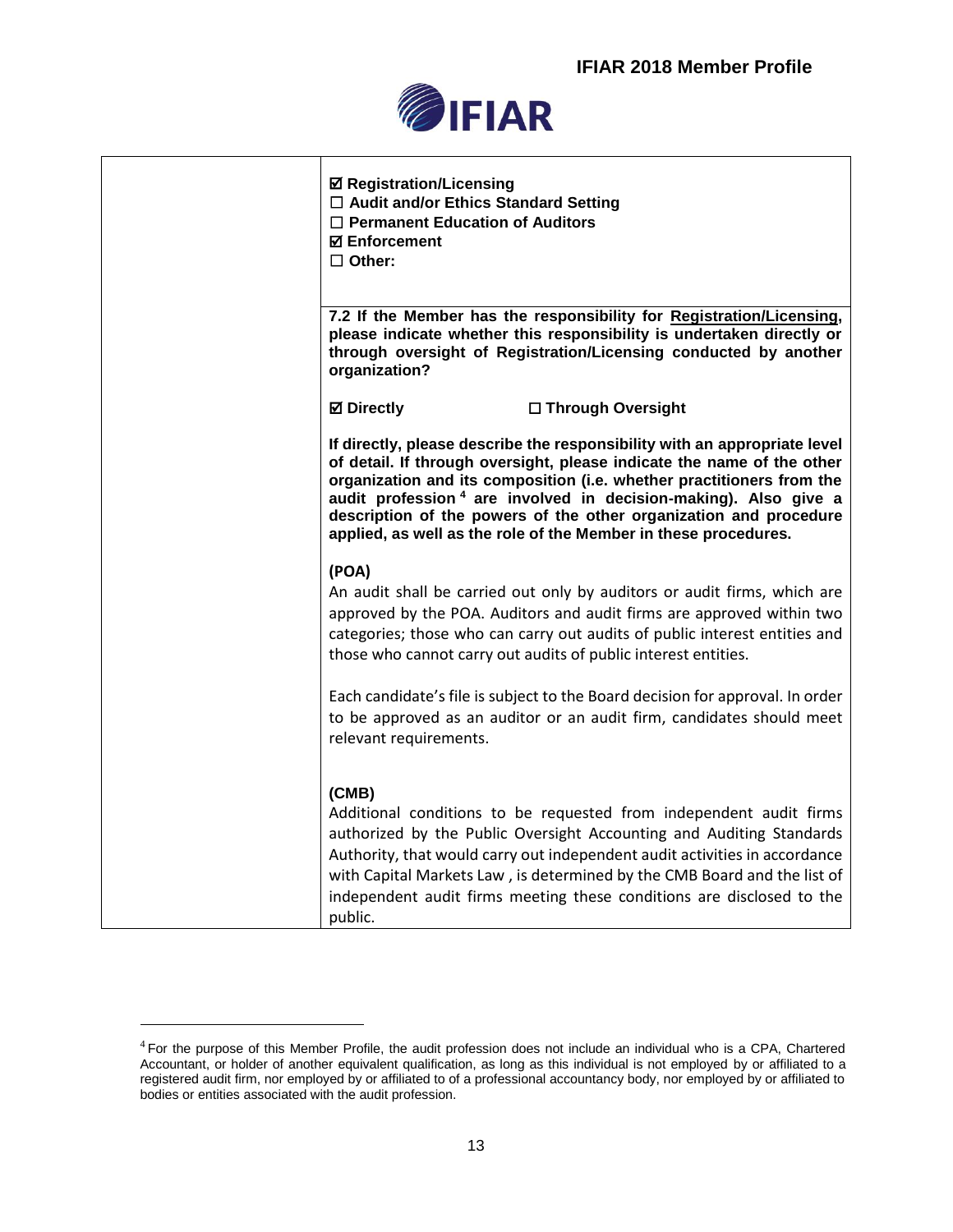

| 7.3 If the Member has the responsibility for Audit and/or Ethics<br>Standard Setting, please indicate whether this responsibility is<br>undertaken directly or through oversight of Audit and/or Ethics<br><b>Standard Setting conducted by another organization?</b><br><b>Ø</b> Directly<br>□ Through Oversight<br>If directly, please describe the responsibility with an appropriate level<br>of detail. If through oversight, please indicate the name of the other<br>organization and its composition (i.e. whether practitioners from the<br>audit profession <sup>5</sup> are involved in decision-making). Also give a |
|----------------------------------------------------------------------------------------------------------------------------------------------------------------------------------------------------------------------------------------------------------------------------------------------------------------------------------------------------------------------------------------------------------------------------------------------------------------------------------------------------------------------------------------------------------------------------------------------------------------------------------|
| description of the powers of the other organization and procedures<br>applied, as well as the role of the Member in these procedures.<br>(POA)                                                                                                                                                                                                                                                                                                                                                                                                                                                                                   |
| The POA has direct responsibility of Audit and Ethics standard setting in<br>compliance with international standards. According to Statutory Decree<br>No. 660, Turkish Standards On Auditing (TSAs) cover a broad range of<br>standards including quality control, auditing, review, other assurance and<br>continuing education standards, professional ethic rules and information<br>systems audit standards. Based on its responsibility of setting and issuing<br>TSAs the POA signed a copyright agreement with IFAC.                                                                                                     |
| The standard setting process has been conducted in accordance with<br>IFAC's Policy for Translating Reproducing Standards. Consultation<br>commissions and review committees have been formed for the adaptation<br>of those standards.                                                                                                                                                                                                                                                                                                                                                                                          |
| 7.4 If the Member has the responsibility for Permanent Education of<br>Auditors, please indicate whether this responsibility is undertaken<br>directly or through oversight of Permanent Education of Auditors<br>conducted by another organization?                                                                                                                                                                                                                                                                                                                                                                             |
| <b>Ø</b> Directly<br>□ Through Oversight                                                                                                                                                                                                                                                                                                                                                                                                                                                                                                                                                                                         |
| If directly, please describe the responsibility with an appropriate level<br>of detail. If through oversight, please indicate the name of the other<br>organization and its composition (i.e. whether practitioners from the<br>audit profession 6 are involved in decision-making). Also give a<br>description of the powers of the other organization and procedures<br>applied, as well as the role of the Member in these procedures.                                                                                                                                                                                        |

 $<sup>5</sup>$  lbid.</sup>

 $6$  For the purpose of this Member Profile, the audit profession does not include an individual who is a CPA, Chartered Accountant, or holder of another equivalent qualification, as long as this individual is not employed by or affiliated to a registered audit firm, nor employed by or affiliated to of a professional accountancy body, nor employed by or affiliated to bodies or entities associated with the audit profession.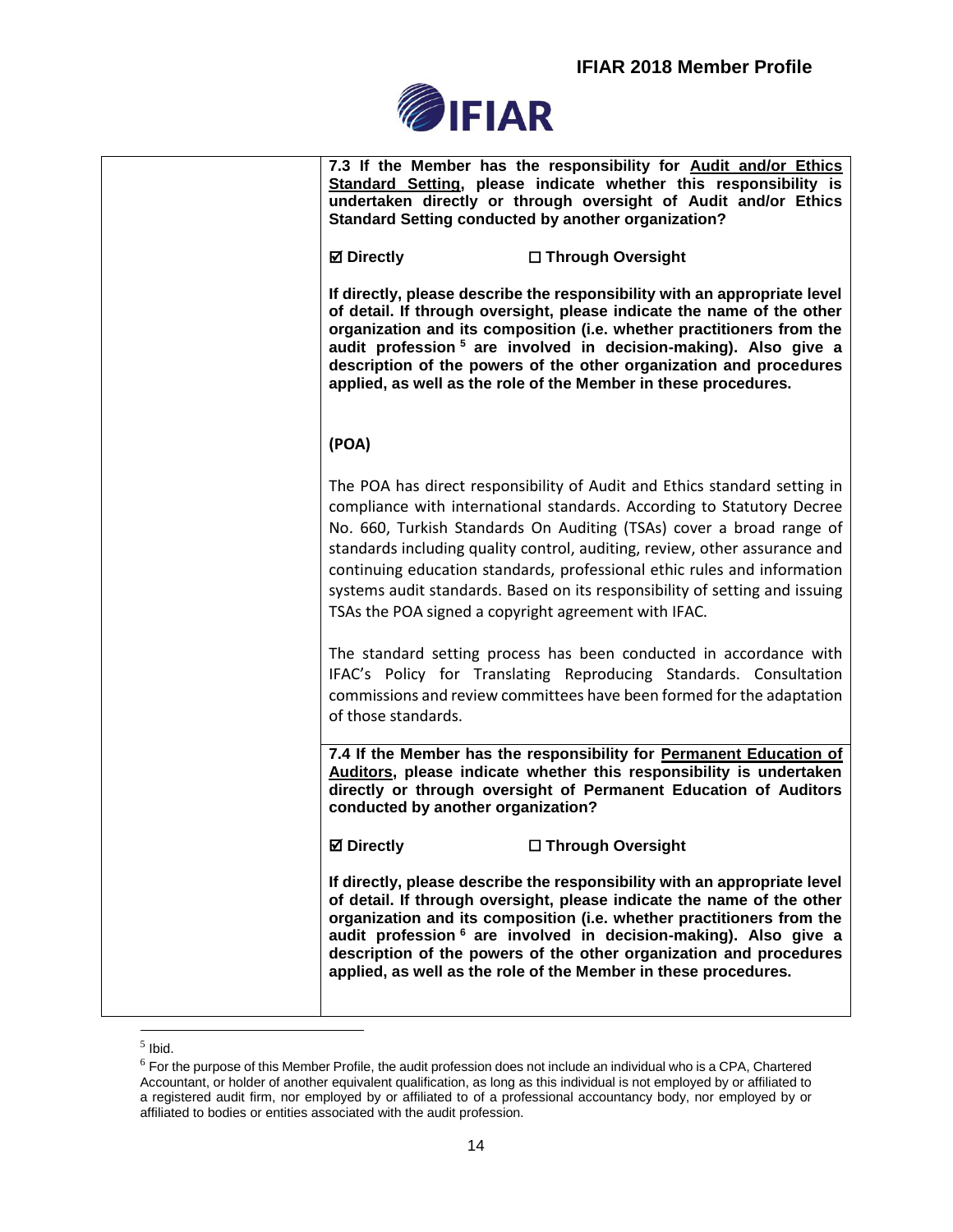

## **(POA)**

As stated in the Article 25 of Independent Audit By-Law; auditors are educated on a continuous basis for the purpose of keeping their theoretical knowledge and professional skills at a sufficient level, complying with professional ethics, following up changes in the professional field, and ensuring their professional development. Continuing education obligation starts as from the registration of auditors and implemented as defined by the POA. Following their registration, auditors must meet the continuing education requirements once in three years. Audit firms should take the measures required for enabling the auditors to complete their continuing education programs. The POA regulates the matters relating to continuing education by obtaining the relevant organizations' opinions, where necessary. For the purpose of ensuring the audit objectivity and independence and improving the reliance in and the quality of audit, the POA takes required measures for educating auditors and the members of profession or improving their level of education within the framework of this By-law in addition to continuing education. **7.5 If the Member has the responsibility for Enforcement, please indicate whether this responsibility is undertaken directly or through referral to other organization(s)? Directly** ☐ **Through Referral If through referral, please indicate the name of the other organization and its composition (i.e. whether practitioners from the audit profession<sup>7</sup> are involved in decision-making). Also give a description of the enforcement powers of the other organization and procedures applied, as well as the role of the Member in these procedures. 7.6 If the Member has the responsibility for other tasks within the area of Audit Oversight, please describe with an appropriate level of detail:**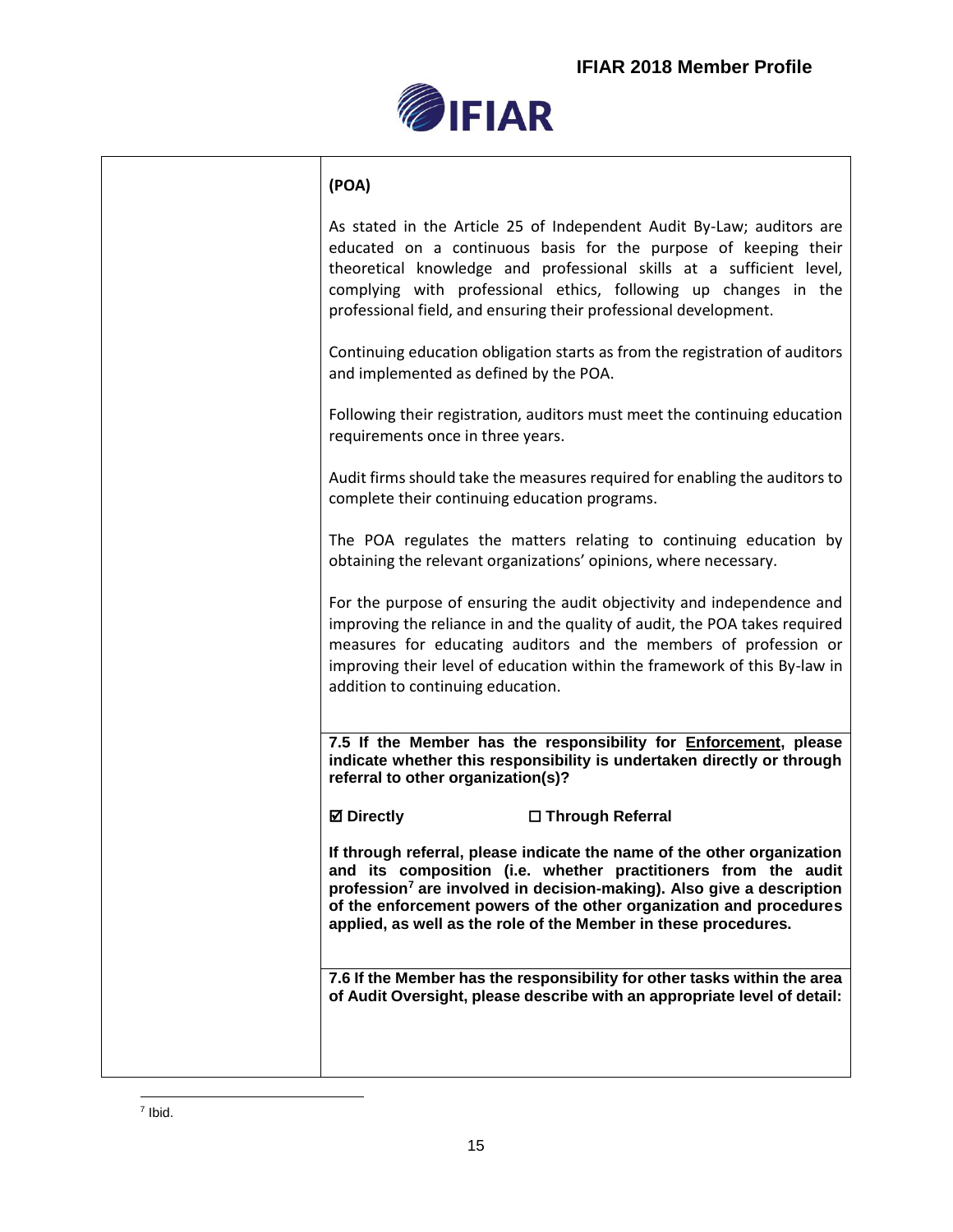

| 8. | <b>Main Other</b><br><b>Responsibilities of the</b><br>Member outside the<br>area of Audit Oversight | 8.1 Please describe with an appropriate level of detail whether the<br>Member has responsibility for tasks outside the area of audit oversight<br>such as Supervision of Financial Reporting or Securities Regulation:<br>(POA)<br><b>Accounting standard setting</b><br>One of the important responsibilities of the POA is to set and issue Turkish<br>Accounting Standards and to determine the application scope of those<br>standards. In addition, POA may set special or exceptional standards for<br>different types of entities and sectors and it has the authority to make<br>secondary regulations and take necessary decisions for the<br>implementation of Turkish Accounting Standards. The POA strategically<br>has an objective of setting accounting standards in full compliance with the<br>IFRSs issued by the IASB. |
|----|------------------------------------------------------------------------------------------------------|-------------------------------------------------------------------------------------------------------------------------------------------------------------------------------------------------------------------------------------------------------------------------------------------------------------------------------------------------------------------------------------------------------------------------------------------------------------------------------------------------------------------------------------------------------------------------------------------------------------------------------------------------------------------------------------------------------------------------------------------------------------------------------------------------------------------------------------------|
|    |                                                                                                      | (CMB)<br>The CMB has a broad range of other tasks in the area of financial<br>supervision. CMB has sole responsibility regarding capital markets which<br>are related mainly corporate finance (securities, debt instruments etc.),<br>intermediaries, exchanges, funds, auditing firms, rating agencies, financial<br>reporting and financial crimes in capital markets.<br>CMB registers audit firms that conduct independent audit in the scope of<br>capital markets law.<br>Additionally CMB supervises financial reports of listed companies and<br>other entities under the scope of CML                                                                                                                                                                                                                                           |
|    |                                                                                                      |                                                                                                                                                                                                                                                                                                                                                                                                                                                                                                                                                                                                                                                                                                                                                                                                                                           |
| 9. | <b>Major Events and</b><br><b>Activities</b>                                                         | 9.1 Describe any recent major events and activities:<br>(POA)<br>In 2017, the POA carried out audit file reviews of 68 Audit Firms - including<br>the Big4- and many other sole practitioners. In January 2018, Riza CELEN<br>was appointed as the new chairman of the POA.<br>The evaluation process of European Commission which was initiated to<br>provide equivalence to the systems of public oversight, quality assurance,<br>inspection and enforcement in Turkey by the EU had been successfully<br>concluded in 2016. Moreover, systems of public oversight, quality<br>assurance, inspection and enforcement in Turkey had been evaluated by<br>Federal Public Oversight Board of Switzerland, and at the end of the                                                                                                           |